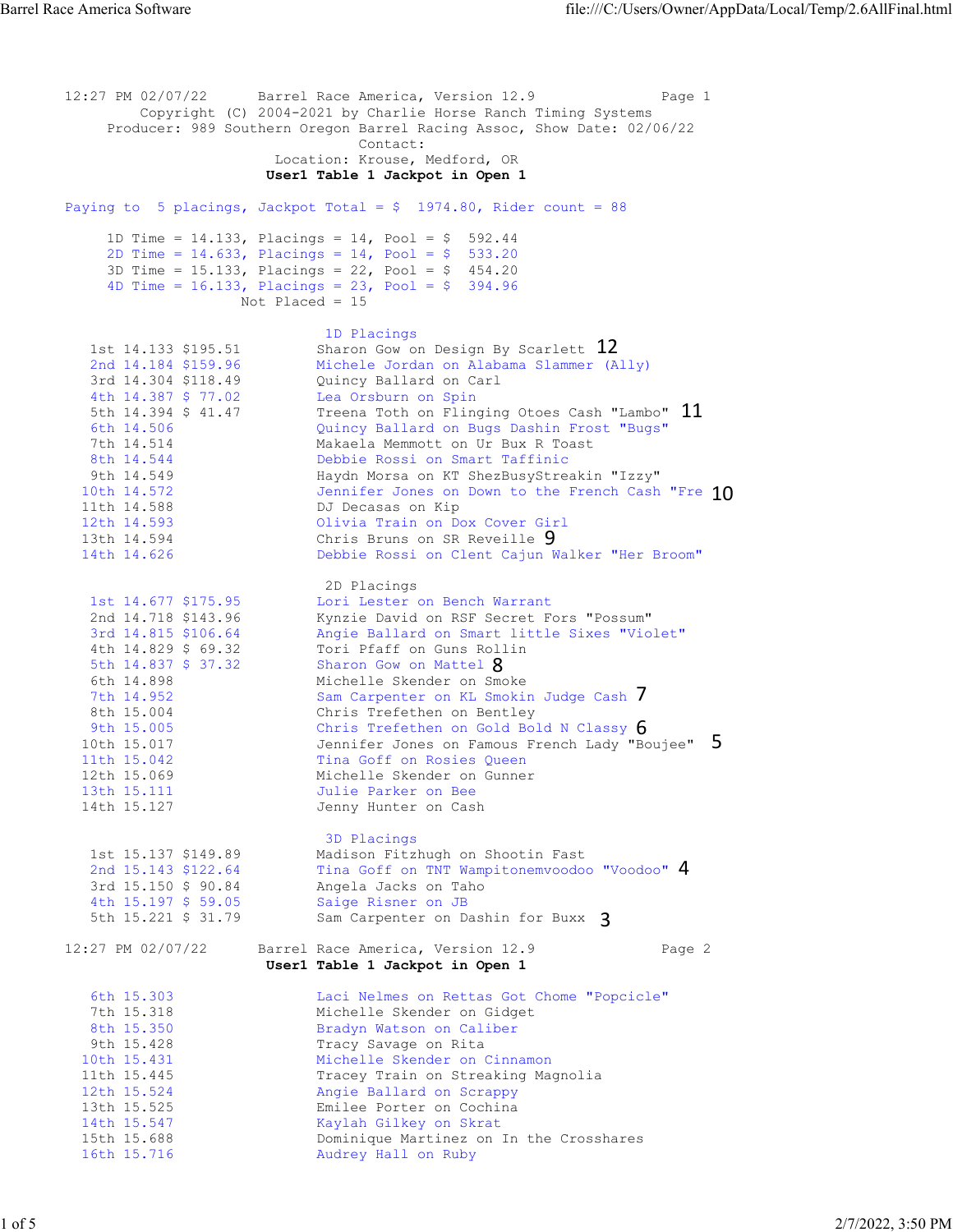| <b>Barrel Race America Software</b><br>file:///C:/Users/Owner/AppData/Local/Temp/2.6AllFinal.html<br>17th 15.744<br>Mallorie Leavitt on Hunters Gotta Hickey<br>18th 15.770<br>Kaylina Febus on Twist to the moon<br>Megan Boardman on Sparkle<br>19th 15.788<br>Jolene Myers on Cash<br>20th 15.879<br>21st 15.923<br>Lucy Mialkovsky on Cruz<br>22nd 15.946<br>Hayden Hansen on BB Frenchman Salute "Charmer"<br>4D Placings<br>1st 16.164 \$130.34<br>Dondi Fashing on Cruz Ta First "Cruz"<br>2nd 16.318 \$106.64<br>Stephanie Huckins Gates on Fame Desire n Charm<br>3rd 16.495 \$ 78.99<br>Quincy Ballard on Smart Little Sixes "Violet"<br>4th 16.529 \$ 51.34<br>Sheila Kochen on Maggie May<br>5th $16.543$ \$ 27.65<br>Reagan Quinones on Taz<br>6th 16.597<br>Jolene Myers on Benny<br>7th 16.707<br>Katie Freeman on Arrow<br>Dominique Martinez on Docs Lite Trigger<br>8th 16.731<br>9th 16.750<br>Sherri Wilkins on Lady of the Sea "Lady"<br>10th 16.784<br>Carolyn Ryder on Friday Night Cat<br>11th 17.210<br>Laney Staten on Cashin In Again<br>12th 17.574<br>Josie Sutherland on JR<br>13th 17.901<br>Lishia Daniels on Dude<br>14th 18.085<br>Makaela Memmott on Spike<br>15th 18.601<br>Bill Wilson on Shadow<br>16th 18.860<br>Shenia Smith on CC<br>17th 19.425<br>Brynna Skeeters on Cooper<br>18th 19.477<br>Laura Sutherland on Slick N Awesome<br>19th 20.002<br>Heather Porter on June<br>20th 24.742<br>Bill Wilson on Hobby San Freckles<br>21st 27.315<br>Bill Wilson on Zeke<br>22nd 27.436<br>Kassie Trask on Red<br>23rd 28.316<br>Kelly Kuechel on Peppys up N Smoke<br>$\rm N/T$<br>414.092<br>Bryan Scheer on Liddle Judge 2<br>Haydn Morsa on Buggin the Judge "Slash"<br>$\rm N/T$<br>414.373<br>Tina Goff on TNT Shes Hela Quick "Hella" 1<br>414.629<br>$\rm N/T$<br>414.776<br>Sadie Bettencourt on American Hustle HD<br>N/T<br>$\rm N/T$<br>414.974<br>Olivia Train on Fame aint easy<br>415.094<br>$\rm N/T$<br>Brynna Skeeters on Megladon<br>415.492<br>$\rm N/T$<br>Lea Orsburn on Mister<br>$\rm N/T$<br>415.546<br>Isabella Brown on Jewel<br>12:27 PM 02/07/22<br>Barrel Race America, Version 12.9<br>Page 3<br>User1 Table 1 Jackpot in Open 1<br>415.727<br>$\rm N/T$<br>Madison Fitzhugh on Copper Gato Clue<br>416.157<br>Pamela Sheer on Cadillacs N Lions<br>N/T<br>$\rm N/T$<br>416.233<br>Angie Hughes on Steens Wild<br>417.608<br>N/T<br>Cali White on Snickers |
|----------------------------------------------------------------------------------------------------------------------------------------------------------------------------------------------------------------------------------------------------------------------------------------------------------------------------------------------------------------------------------------------------------------------------------------------------------------------------------------------------------------------------------------------------------------------------------------------------------------------------------------------------------------------------------------------------------------------------------------------------------------------------------------------------------------------------------------------------------------------------------------------------------------------------------------------------------------------------------------------------------------------------------------------------------------------------------------------------------------------------------------------------------------------------------------------------------------------------------------------------------------------------------------------------------------------------------------------------------------------------------------------------------------------------------------------------------------------------------------------------------------------------------------------------------------------------------------------------------------------------------------------------------------------------------------------------------------------------------------------------------------------------------------------------------------------------------------------------------------------------------------------------------------------------------------------------------------------------------------------------------------------------------------------------------------------------------------------------------------------------------------------------------------------------------------------------------------------------------------------------------------------------------------------------------------------------------------------------------------------------------------------------------------------------------|
|                                                                                                                                                                                                                                                                                                                                                                                                                                                                                                                                                                                                                                                                                                                                                                                                                                                                                                                                                                                                                                                                                                                                                                                                                                                                                                                                                                                                                                                                                                                                                                                                                                                                                                                                                                                                                                                                                                                                                                                                                                                                                                                                                                                                                                                                                                                                                                                                                                  |
|                                                                                                                                                                                                                                                                                                                                                                                                                                                                                                                                                                                                                                                                                                                                                                                                                                                                                                                                                                                                                                                                                                                                                                                                                                                                                                                                                                                                                                                                                                                                                                                                                                                                                                                                                                                                                                                                                                                                                                                                                                                                                                                                                                                                                                                                                                                                                                                                                                  |
| $\rm N/T$<br>417.750<br>Addison Proudfit on Lightnings Flash "Marci"                                                                                                                                                                                                                                                                                                                                                                                                                                                                                                                                                                                                                                                                                                                                                                                                                                                                                                                                                                                                                                                                                                                                                                                                                                                                                                                                                                                                                                                                                                                                                                                                                                                                                                                                                                                                                                                                                                                                                                                                                                                                                                                                                                                                                                                                                                                                                             |
| N/T<br>420.414<br>Reagan Moreau on Levi<br>$\rm N/T$<br>424.805<br>Alyssa Burke on Dustysmokspocoreed<br>12:27 PM 02/07/22<br>Barrel Race America, Version 12.9<br>Page 4                                                                                                                                                                                                                                                                                                                                                                                                                                                                                                                                                                                                                                                                                                                                                                                                                                                                                                                                                                                                                                                                                                                                                                                                                                                                                                                                                                                                                                                                                                                                                                                                                                                                                                                                                                                                                                                                                                                                                                                                                                                                                                                                                                                                                                                        |
| User1 Table 1 Jackpot in Open 2<br>Paying to 4 placings, Jackpot Total = $$ 1700.40$ , Rider count = 74                                                                                                                                                                                                                                                                                                                                                                                                                                                                                                                                                                                                                                                                                                                                                                                                                                                                                                                                                                                                                                                                                                                                                                                                                                                                                                                                                                                                                                                                                                                                                                                                                                                                                                                                                                                                                                                                                                                                                                                                                                                                                                                                                                                                                                                                                                                          |
| 1D Time = $14.057$ , Placings = 11, Pool = \$ 510.12<br>2D Time = $14.557$ , Placings = $11$ , Pool = \$ 459.11<br>3D Time = $15.057$ , Placings = $19$ , Pool = \$ 391.09<br>4D Time = $16.057$ , Placings = $20$ , Pool = \$ 340.08<br>Not Placed = $13$                                                                                                                                                                                                                                                                                                                                                                                                                                                                                                                                                                                                                                                                                                                                                                                                                                                                                                                                                                                                                                                                                                                                                                                                                                                                                                                                                                                                                                                                                                                                                                                                                                                                                                                                                                                                                                                                                                                                                                                                                                                                                                                                                                       |
| 1D Placings<br>Haydn Morsa on Buggin the Judge "Slash"<br>1st 14.057 \$204.05<br>Sharon Gow on Design By Scarlett 10<br>2nd 14.133 \$153.04<br>Michele Jordan on Alabama Slammer (Ally)<br>3rd 14.184 \$102.02<br>4th 14.304 \$ 51.01<br>Quincy Ballard on Carl<br>Sharon Gow on Mattel 9<br>5th 14.351<br>Jennifer Jones on Down to the French Cash "Fre 8<br>6th 14.356<br>Lea Orsburn on Spin<br>7th 14.387                                                                                                                                                                                                                                                                                                                                                                                                                                                                                                                                                                                                                                                                                                                                                                                                                                                                                                                                                                                                                                                                                                                                                                                                                                                                                                                                                                                                                                                                                                                                                                                                                                                                                                                                                                                                                                                                                                                                                                                                                   |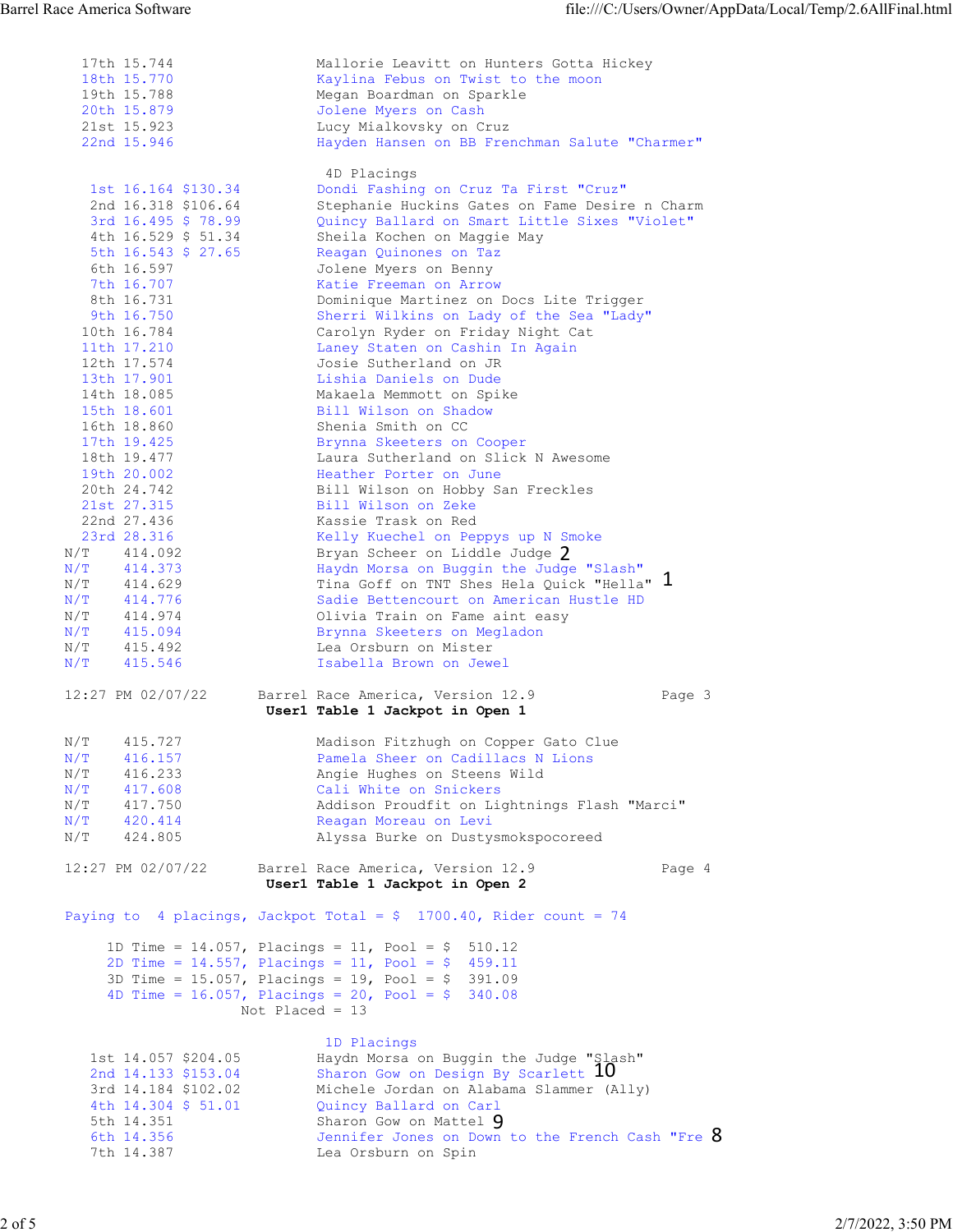| Barrel Race America Software               | file:///C:/Users/Owner/AppData/Local/Temp/2.6AllFinal.html                                                                                                                                                                                              |                                                                                                                                                                                                                                                                                                                                                                                                                                                                                                                                                                                                                                       |
|--------------------------------------------|---------------------------------------------------------------------------------------------------------------------------------------------------------------------------------------------------------------------------------------------------------|---------------------------------------------------------------------------------------------------------------------------------------------------------------------------------------------------------------------------------------------------------------------------------------------------------------------------------------------------------------------------------------------------------------------------------------------------------------------------------------------------------------------------------------------------------------------------------------------------------------------------------------|
| 8th 14.405                                 | Chris Bruns on SR Reveille 7                                                                                                                                                                                                                            |                                                                                                                                                                                                                                                                                                                                                                                                                                                                                                                                                                                                                                       |
| 9th 14.502<br>10th 14.506<br>11th 14.544   | Quincy Ballard on Bugs Dashin Frost "Bugs"<br>Debbie Rossi on Smart Taffinic                                                                                                                                                                            |                                                                                                                                                                                                                                                                                                                                                                                                                                                                                                                                                                                                                                       |
|                                            | 2D Placings                                                                                                                                                                                                                                             |                                                                                                                                                                                                                                                                                                                                                                                                                                                                                                                                                                                                                                       |
| 2nd 14.605 \$137.73<br>3rd 14.626 \$ 91.82 | Kynzie David on RSF Secret Fors "Possum"<br>Debbie Rossi on Clent Cajun Walker "Her Broom"                                                                                                                                                              |                                                                                                                                                                                                                                                                                                                                                                                                                                                                                                                                                                                                                                       |
| 4th $14.677$ \$ 45.91<br>5th 14.720        | Lori Lester on Bench Warrant<br>Saige Risner on JB                                                                                                                                                                                                      |                                                                                                                                                                                                                                                                                                                                                                                                                                                                                                                                                                                                                                       |
| 6th 14.810<br>7th 14.815                   | Haydn Morsa on KT ShezBusyStreakin "Izzy"<br>Angie Ballard on Smart little Sixes "Violet"                                                                                                                                                               |                                                                                                                                                                                                                                                                                                                                                                                                                                                                                                                                                                                                                                       |
| 9th 14.941                                 | Chris Trefethen on Gold Bold N Classy 5                                                                                                                                                                                                                 |                                                                                                                                                                                                                                                                                                                                                                                                                                                                                                                                                                                                                                       |
| 11th 15.011                                | Tina Goff on TNT Wampitonemvoodoo "Voodoo" 4                                                                                                                                                                                                            |                                                                                                                                                                                                                                                                                                                                                                                                                                                                                                                                                                                                                                       |
| 1st 15.078 \$156.44                        | 3D Placings<br>Lea Orsburn on Mister                                                                                                                                                                                                                    |                                                                                                                                                                                                                                                                                                                                                                                                                                                                                                                                                                                                                                       |
| 2nd 15.099 \$117.33<br>3rd 15.108 \$ 78.22 | Jenny Hunter on Cash<br>Angie Hughes on Steens Wild                                                                                                                                                                                                     |                                                                                                                                                                                                                                                                                                                                                                                                                                                                                                                                                                                                                                       |
| 4th 15.137 \$ 39.11<br>5th 15.172          | Kaylina Febus on Twist to the moon                                                                                                                                                                                                                      |                                                                                                                                                                                                                                                                                                                                                                                                                                                                                                                                                                                                                                       |
| 7th 15.383                                 | Tracy Savage on Rita                                                                                                                                                                                                                                    |                                                                                                                                                                                                                                                                                                                                                                                                                                                                                                                                                                                                                                       |
| 9th 15.445                                 | Tracey Train on Streaking Magnolia                                                                                                                                                                                                                      |                                                                                                                                                                                                                                                                                                                                                                                                                                                                                                                                                                                                                                       |
| 11th 15.568                                | Tori Pfaff on Guns Rollin<br>Julie Parker on Bee                                                                                                                                                                                                        |                                                                                                                                                                                                                                                                                                                                                                                                                                                                                                                                                                                                                                       |
| 13th 15.688<br>14th 15.699                 | Dominique Martinez on In the Crosshares<br>Angela Jacks on Taho                                                                                                                                                                                         |                                                                                                                                                                                                                                                                                                                                                                                                                                                                                                                                                                                                                                       |
| 15th 15.750                                |                                                                                                                                                                                                                                                         |                                                                                                                                                                                                                                                                                                                                                                                                                                                                                                                                                                                                                                       |
|                                            |                                                                                                                                                                                                                                                         |                                                                                                                                                                                                                                                                                                                                                                                                                                                                                                                                                                                                                                       |
| 16th 15.760<br>17th 15.912                 | Madison Fitzhugh on Copper Gato Clue<br>Roxy Baker on Sketch                                                                                                                                                                                            |                                                                                                                                                                                                                                                                                                                                                                                                                                                                                                                                                                                                                                       |
| 18th 15.942<br>19th 15.946                 | Audrey Hall on Ruby<br>Hayden Hansen on BB Frenchman Salute "Charmer"                                                                                                                                                                                   |                                                                                                                                                                                                                                                                                                                                                                                                                                                                                                                                                                                                                                       |
|                                            | 4D Placings                                                                                                                                                                                                                                             |                                                                                                                                                                                                                                                                                                                                                                                                                                                                                                                                                                                                                                       |
| 2nd 16.495 \$102.02                        | Quincy Ballard on Smart Little Sixes "Violet"                                                                                                                                                                                                           |                                                                                                                                                                                                                                                                                                                                                                                                                                                                                                                                                                                                                                       |
| 4th $16.543$ \$ 34.01<br>5th 16.581        | Reagan Quinones on Taz<br>Jolene Myers on Benny                                                                                                                                                                                                         |                                                                                                                                                                                                                                                                                                                                                                                                                                                                                                                                                                                                                                       |
| 6th 16.604<br>7th 16.731                   | Lishia Daniels on Dude<br>Dominique Martinez on Docs Lite Trigger                                                                                                                                                                                       |                                                                                                                                                                                                                                                                                                                                                                                                                                                                                                                                                                                                                                       |
| 9th 16.784                                 | Carolyn Ryder on Friday Night Cat                                                                                                                                                                                                                       |                                                                                                                                                                                                                                                                                                                                                                                                                                                                                                                                                                                                                                       |
| 11th 17.574                                | Josie Sutherland on JR                                                                                                                                                                                                                                  |                                                                                                                                                                                                                                                                                                                                                                                                                                                                                                                                                                                                                                       |
| 13th 18.301                                | Reagan Moreau on Levi                                                                                                                                                                                                                                   |                                                                                                                                                                                                                                                                                                                                                                                                                                                                                                                                                                                                                                       |
| 15th 18.767                                | Stephanie Huckins Gates on Fame Desire n Charm                                                                                                                                                                                                          |                                                                                                                                                                                                                                                                                                                                                                                                                                                                                                                                                                                                                                       |
| 17th 19.477<br>18th 24.742                 | Laura Sutherland on Slick N Awesome<br>Bill Wilson on Hobby San Freckles                                                                                                                                                                                |                                                                                                                                                                                                                                                                                                                                                                                                                                                                                                                                                                                                                                       |
| 19th 27.315<br>20th 28.316                 | Bill Wilson on Zeke<br>Kelly Kuechel on Peppys up N Smoke                                                                                                                                                                                               |                                                                                                                                                                                                                                                                                                                                                                                                                                                                                                                                                                                                                                       |
| 414.092<br>$\rm N/T$<br>N/T<br>414.632     | Bryan Scheer on Liddle Judge 2<br>Sadie Bettencourt on American Hustle HD                                                                                                                                                                               |                                                                                                                                                                                                                                                                                                                                                                                                                                                                                                                                                                                                                                       |
| 414.665<br>$\rm N/T$<br>415.094<br>N/T     | Jennifer Jones on Famous French Lady "Boujee" 1<br>Brynna Skeeters on Megladon                                                                                                                                                                          |                                                                                                                                                                                                                                                                                                                                                                                                                                                                                                                                                                                                                                       |
| $\rm N/T$<br>415.235<br>N/T<br>415.462     | Chris Trefethen on Bentley<br>Alyssa Burke on Dustysmokspocoreed                                                                                                                                                                                        |                                                                                                                                                                                                                                                                                                                                                                                                                                                                                                                                                                                                                                       |
|                                            | 1st 14.588 \$183.64<br>8th 14.817<br>10th 14.976<br>6th 15.350<br>8th 15.444<br>10th 15.547<br>12th 15.654<br>12:27 PM 02/07/22<br>1st 16.164 \$136.03<br>3rd 16.529 \$ 68.02<br>8th 16.750<br>10th 17.264<br>12th 17.855<br>14th 18.601<br>16th 19.425 | Tina Goff on TNT Shes Hela Quick "Hella" $6$<br>DJ Decasas on Kip<br>Tina Goff on Rosies Queen<br>Emilee Porter on Cochina<br>Madison Fitzhugh on Shootin Fast<br>Bradyn Watson on Caliber<br>Mallorie Leavitt on Hunters Gotta Hickey<br>Kaylah Gilkey on Skrat<br>Treena Toth on Flinging Otoes Cash "Lambo" 3<br>Barrel Race America, Version 12.9<br>Page 5<br>User1 Table 1 Jackpot in Open 2<br>Dondi Fashing on Cruz Ta First "Cruz"<br>Sheila Kochen on Maggie May<br>Sherri Wilkins on Lady of the Sea "Lady"<br>Laney Staten on Cashin In Again<br>Shenia Smith on CC<br>Bill Wilson on Shadow<br>Brynna Skeeters on Cooper |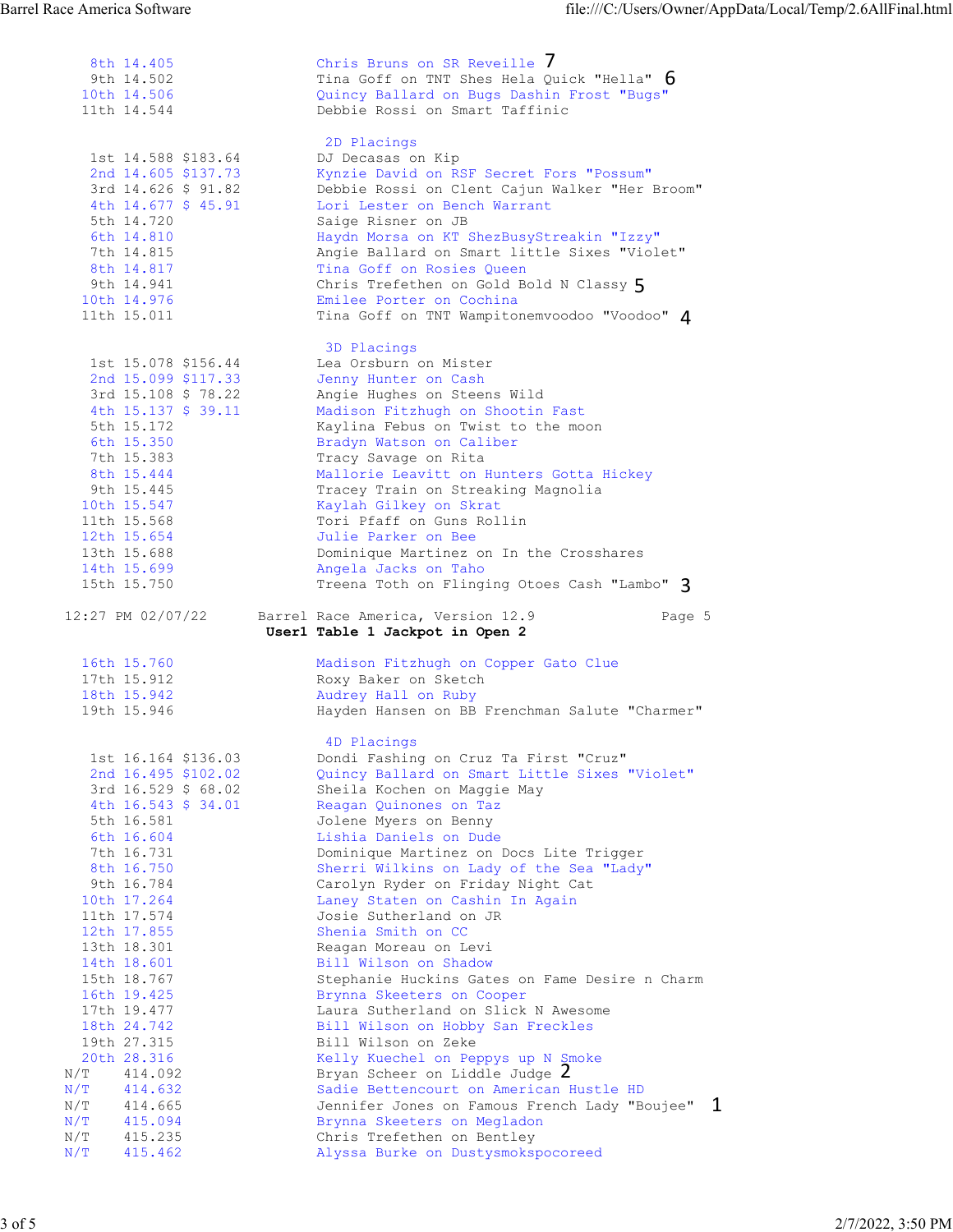N/T 415.491 Laci Nelmes on Rettas Got Chome "Popcicle" N/T 416.002 Cali White on Snickers N/T 416.080 Makaela Memmott on Ur Bux R Toast N/T 416.436 Addison Proudfit on Lightnings Flash "Marci" N/T 419.675 Isabella Brown on Jewel N/T 420.377 Heather Porter on June N/T 440.000 Makaela Memmott on Spike 12:27 PM 02/07/22 Barrel Race America, Version 12.9 Page 6 USER3 Table 1 Jackpot in Youth Paying to 3 placings, Jackpot Total = \$ 365.40, Rider count = 29 1D Time = 14.304, Placings = 3, Pool = \$ 109.62 2D Time =  $14.804$ , Placings =  $2$ , Pool = \$ 98.66 3D Time =  $15.304$ , Placings =  $4$ , Pool = \$ 84.04 4D Time = 16.304, Placings = 14, Pool =  $$73.08$  Not Placed = 6 1D Placings and the contract of the contract of the contract of the contract of the contract of the contract of the contract of the contract of the contract of the contract of the contract of the contract of the contract o 1st 14.304 \$ 47.14 Quincy Ballard on Carl 2nd 14.506 \$ 36.17 Quincy Ballard on Bugs Dashin Frost "Bugs" 3rd 14.609 \$ 26.31 Lucy Mialkovsky on Cruz 2D Placings<br>1st 15.189 \$ 56.63 Cali White or 1st 15.189 \$ 56.63 Cali White on Snickers 2nd 15.208 \$ 42.03 Saige Risner on JB 3D Placings 1st 15.307 \$ 36.14 Laci Nelmes on Rettas Got Chome "Popcicle" 2nd 15.836 \$ 27.73 Roxy Baker on Sketch 3rd 16.023 \$ 20.17 Alina VanOrnum on Joleen 4th 16.057 Emilee Porter on Junebug 4D Placings 1st 16.380 \$ 31.42 Sadie Bettencourt on Ryder 2nd 16.475 \$ 24.12 Katie Freeman on Arrow 3rd 16.561 \$ 17.54 Addison Proudfit on Lightnings Flash "Marci" 4th 16.586 Tommy Golden on Honey 5th 16.708 Teagan Anderson on Cookie 6th 16.717 Reagan Quinones on Taz 7th 16.806 Scarlett Hansen on Boo 8th 17.288 Evangalina Reppert on Hot Rod 9th 17.403 Alyssa Burke on Rainin Luck on me "Iggy" 10th 18.363 Clara Sue Corning on JJ 11th 18.889 Scarlett Hansen on Ace 12th 18.934 Roxy Baker on Cooper 13th 20.468 Jayden Salcedo on Candi 14th 24.655 Gabby Butterbaugh on River N/T 414.996 Brynna Skeeters on Megladon N/T 415.539 Audrey Hall on Ruby N/T 415.702 Hayden Hansen on BB Frenchman Salute "Charmer" N/T 416.097 Lexi Hyde on Calamity N/T 421.154 Isabella Brown on Jewel N/T 440.000 Brynna Skeeters on Cooper 12:27 PM 02/07/22 Barrel Race America, Version 12.9 Page 7 USER3 Table 1 Jackpot in Senior Paying to 1 placings, Jackpot Total =  $$37.80$ , Rider count = 3 1D Time = 14.594, Placings = 2, Pool = \$ 22.68 2D Time = 15.094, Placings = 1, Pool = \$ 15.12 3D Time = 15.594, Placings = 0, Pool = \$ 0.00 4D Time = 16.594, Placings = 0, Pool = \$ 0.00 1D Placings<br>1st 14.594 \$ 22.68 Chris Bruns Chris Bruns on SR Reveille 2nd 14.677 Lori Lester on Bench Warrant Barrel Race America Software file:///C:/Users/Owner/AppData/Local/Temp/2.6AllFinal.html<br>
N/T 415.491 Laci Nelmes on Rettas Got Chome "Popcicle"<br>
N/T 416.080 Makaela Memmot on Ur Bux R Toast<br>
N/T 416.080 Makaela Memmot on U